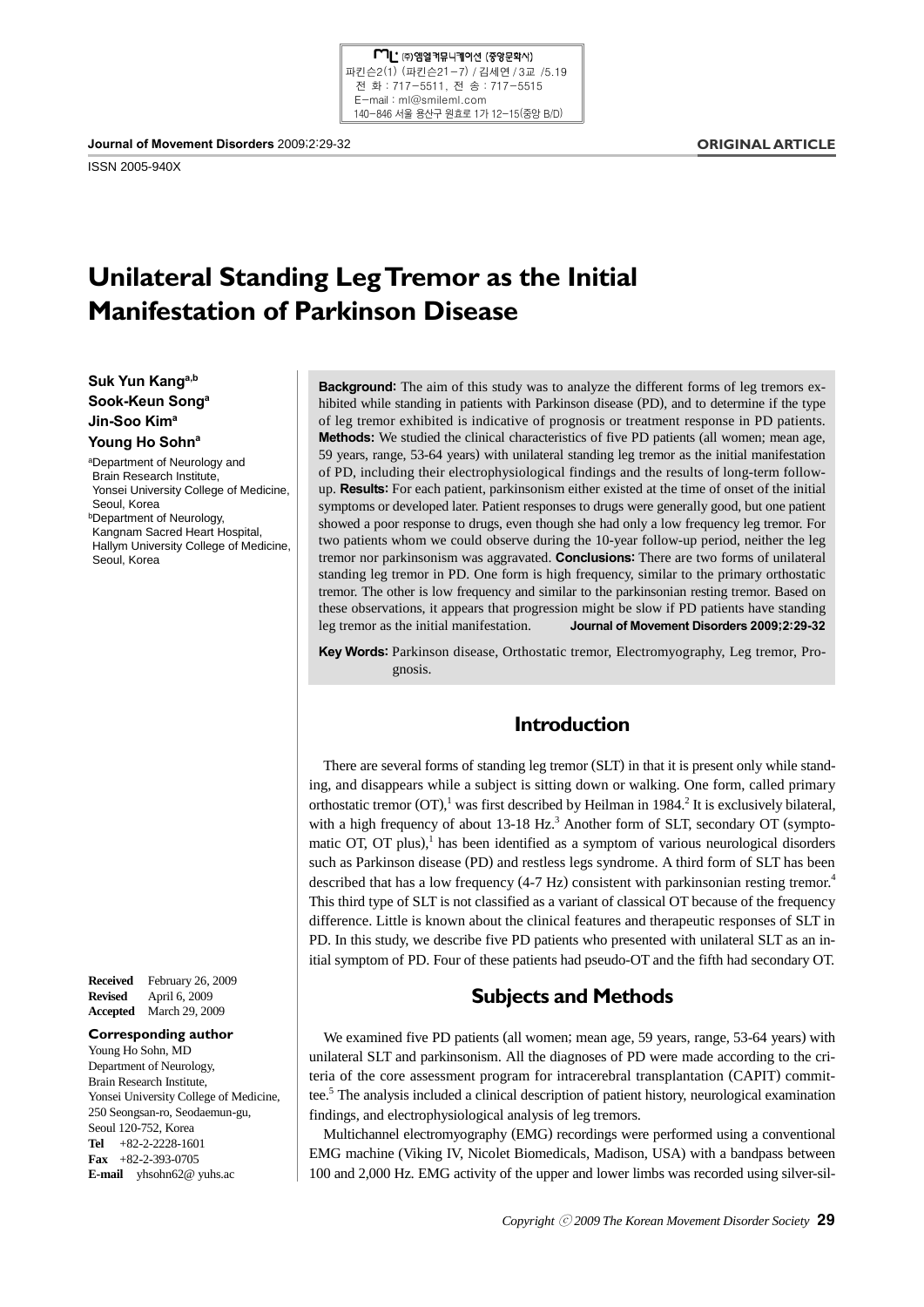ver chloride surface EMG electrodes placed in a belly-tendon montage that included the tibialis anterior, gastrocnemius, vastus lateralis, biceps femoris, extensor digitorum communis and flexor carpi ulnaris muscles. The electrode sites remained unchanged during the recordings. Patients were observed while sitting and standing. The frequencies of tremors while sitting and standing were estimated by the off-line analysis, i.e., the number of bursts per second.

### **Results**

The clinical features and surface EMG findings for all five patients are summarized in Table 1. In all patients, the unilateral leg tremor was the initial symptom and commenced shortly upon standing, but disappeared while the patients were sitting, lying down or walking. The patients did not complain of any other symptoms. The initial neurological examination revealed mild parkinsonism in two patients (Cases 2 and 4). In the other three patients, parkinsonism followed one to two years after the onset of SLT (Cases 1, 3 and 5). Unilateral SLT spread to the contralateral leg a few months after initial examination in three patients with preservation of marked asymmetricity (Cases 1, 2 and 3), whereas it was confined to one leg for longer than five years in the other two patients (Cases 4 and 5). The severity of parkinsonism in all patients was mild (Hoehn and Yahr stage I and II) and only one patient needed

to take levodopa to control her initial PD symptoms (Case 4). One patient presented with a high frequency leg tremor consistent with classical OT, i.e., secondary OT (Case 5)(Figure 1), while the other four presented with a low frequency consistent with parkinsonian resting tremor, i.e., pseudo-OT (Cases 1 to 4)(Figure 1). Long-term follow-up was accomplished for two patients (Cases 4 and 5) for 12 and 10 years, respectively, without observation of significant progression. Both patients still had mild parkinsonism (Hoehn and Yahr stage II) that were well controlled either with low-dose levodopa (300 mg/day) or with ropinirole only (4 mg/day).

Upon treatment, four patients reported moderate to marked improvement in both leg tremor and parkinsonism. However, one patient with pseudo-OT reported no improvement in her tremor despite trying drugs including propranolol, clonazepam, benztropine and levodopa.

### **Discussion**

Clinical characteristics and electrophysiological findings confirmed the presence of unilateral SLT in our patients, which was an initial presentation of PD. The occurrence of SLT as an initial symptoms of PD is rarely reported with no description of asymmetric involvement of the legs. $1,6$  The exact mechanism underlying SLT in PD is unknown, but has been suggested that two different mechanisms may cause OT in PD;

**Table 1.** Clinical features and EMG findings of five PD patients with leg tremor on standing

| Case | Orthostatic tremor                   |           |                                              |                 | Parkinsonism                            |                 |                           | Treatment                                                |          |
|------|--------------------------------------|-----------|----------------------------------------------|-----------------|-----------------------------------------|-----------------|---------------------------|----------------------------------------------------------|----------|
| no.  | Side                                 | Frequency | Contraction<br>pattern                       | Age at<br>onset | Symptoms<br>and signs                   | Age at<br>onset | <b>H &amp; Y</b><br>stage | Medication                                               | Response |
| 1    | Bilateral                            | 6         | Alternating                                  | 61              | Gait disturbance                        | 62              | $\parallel$               | Propranolol                                              | Good     |
|      | (right,                              |           |                                              |                 | Bradykinesia                            |                 |                           | Clonazepam*                                              |          |
|      | predominant)                         |           |                                              |                 | Rigidity, suspicious                    |                 |                           |                                                          |          |
|      |                                      |           |                                              |                 | Decreased arm swing                     |                 |                           |                                                          |          |
|      |                                      |           |                                              |                 | Masked face                             |                 |                           |                                                          |          |
| 2    | Bilateral<br>(left,<br>predominant)  | $6 - 7$   | Alternating                                  | 60              | Rigidity                                | 60              |                           | Benztropine*<br>Propranolol*<br>Clonazepam*<br>Levodopa* | Poor     |
| 3    | Bilateral<br>(right,<br>predominant) | $4 - 5$   | Right, synchronous<br>Left, alternating      | 61              | Rest tremor<br>Rigidity<br>Bradykinesia | 63              | $\parallel$               | Benztropine*<br>Clonazepam                               | Good     |
| 4    | Right                                | $3 - 4$   | Distal, synchronous<br>Proximal, alternating | 45              | Rest tremor<br>Rigidity<br>Braykinesia  | 45              |                           | Levodopa<br>Propranolol<br>Clonazepam<br>Trihexyphenidyl | Good     |
| 5    | Left                                 | $16 - 17$ | Synchronous                                  | 47              | Rest tremor                             | 48              |                           | Selegiline<br>Ropinirole<br>Benztropine                  | Good     |

\*stopped during the follow-up due to poor response or no further benefit. EMG: electromyography, PD: Parkinson's disease.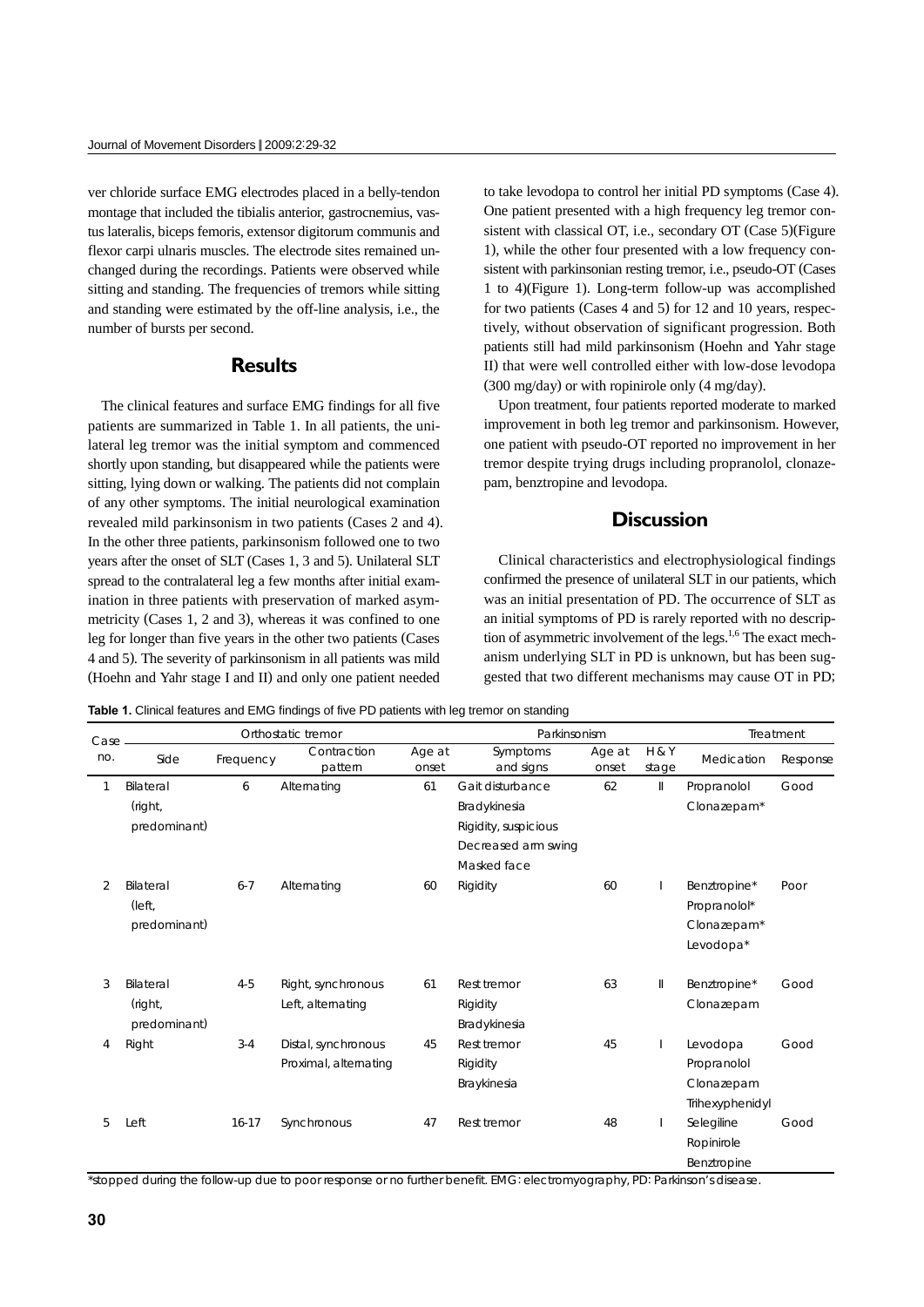

**Figure 1.** Surface EMG recordings of the upper and lower limbs of five patients in different positions. Vertical and horizontal calibration lines indicate gain and sweep of each channel. The numbers of gain and sweep are shown in right side. RTA: right tibialis anterior, RGA: right gastrocnemius, RVL: right vastus lateralis, RBF: right biceps femoris, LTA: left tibialis anterior, LGA: left gastrocnemius, LVL: left vastus lateralis, LBF: left biceps femoris, REDC: right extensor digitorum communis, RFCU: right flexor carpi ulnaris, EMG: electromyography.

dysfunction of the modulatory control of a higher motor center (the basal ganglia and/or brain stem) and dysfunction of thalamocortical loops related to an oscillator.<sup>1,7,8</sup> We were able to distinguish the two types of PD-related SLT based on tremor frequency, high frequency consistent with classical OT and low frequency consistent with parkinsonian resting tremor. It is unknown whether both types of SLT share a common pathophysiology or not. However, as unilateral or asymmetric presentation of SLT in our PD patients was associated with asymmetric parkinsonism, and both types of tremor responded well to antiparkinson medications, we suggest that dopaminergic dysfunction may be involved in both types of SLT in PD.<sup>1,8,9</sup>

In our patients, response to drugs was generally good, although some patients reported that their leg tremors remained mild. It has been reported that levodopa, trihexyphenidyl and clonazepam are effective treatments for leg tremors in PD.<sup>1,6,8,9</sup>

Similar drugs were also effective for alleviating SLT in our patients, except for one patient whose SLT was intractable to all of those medications.

It appears that two of our patients with both SLT and parkinsonism showed benign clinical course, one with low frequency SLT (pseudo-OT) and the other with high frequency SLT (secondary OT). After 10-12 years follow-up, both patients still had mild parkinsonism (Hoehn and Yahe stage II) that was well controlled with low dose levodopa or dopamine agonists monotherapy. The clinical course of these patients, although it is difficult to compare directly with previous studies of natural history in  $PD<sub>10</sub><sup>10</sup>$  appears outstandingly benign compared to that of PD patients in general based on our clinical experiences.

Thus, we cautiously propose that unilateral SLT as an initial symptom of PD might be a predictor of good prognosis